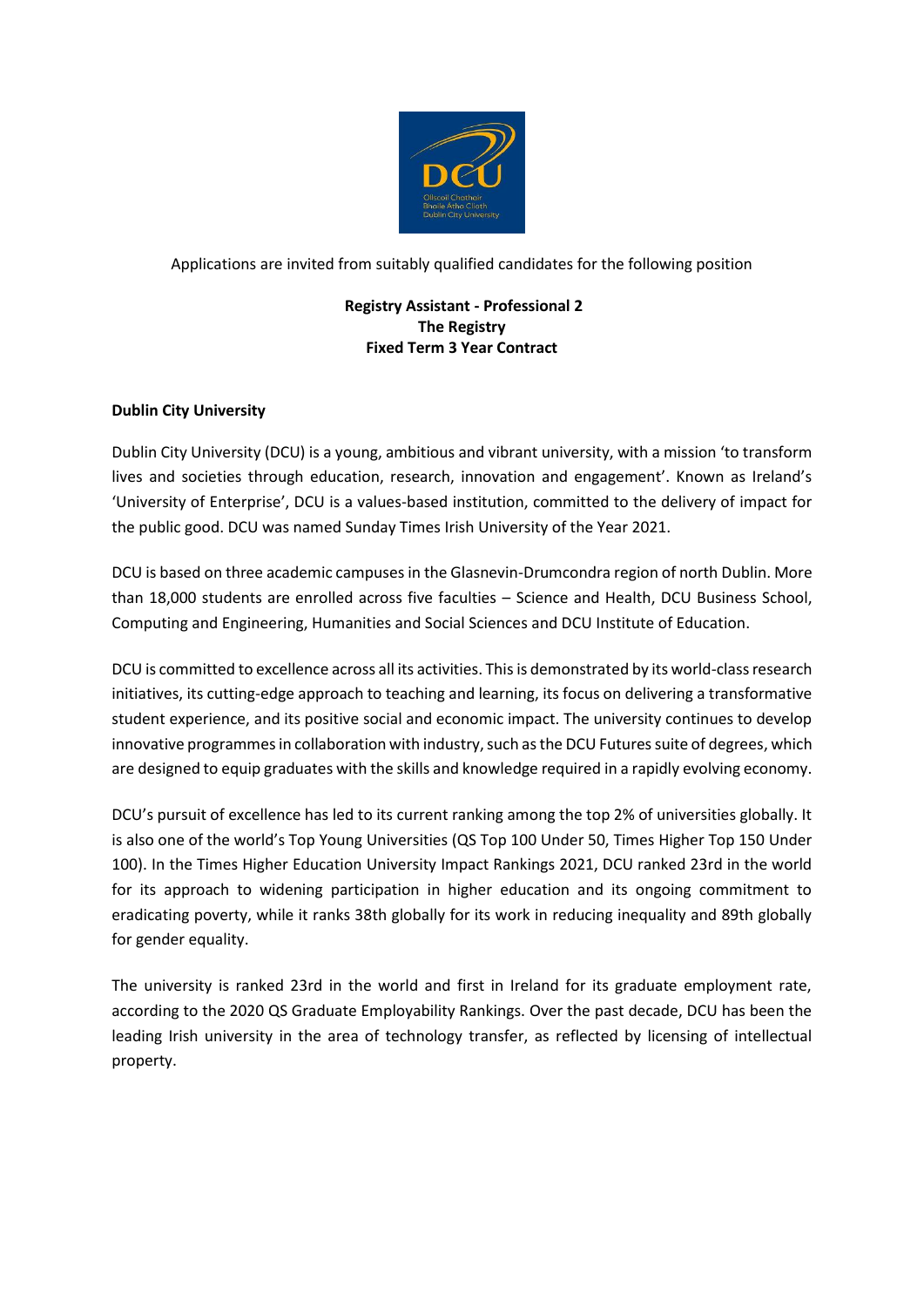## **The Registry**

Registry is a busy and dynamic office environment with responsibility for the management and delivery of academic administration services to the University community. The primary areas of responsibility include student admission and enrolment; curriculum and student records; and University examinations and awards. The University's room booking function also form part of Registry services. Registry operates two Information Services Areas for students; one at the Glasnevin campus and one at the St Patrick's campus. Registry is currently structured into two main operational teams, Student Enrolment and Student Awards, and is headed by the Director of Registry. Full details on the organisation structure of the Registry, including its responsibilities can be found at <http://www.dcu.ie/registry/index.shtml>

## **Student Information System**

As part of the DCU Strategy, the University has committed to a number of projects that will transform student and staff interactions and university operations. This is a multi-year programme that will enable new and improved ways of working that will enhance the staff and student experience. The Student Information System (SIS) is at the centre of the university's administrative operations and it facilitates the management of key processes and data. The first step and one of the most critical enablers of achieving DCU ambitions is the implementation of a flexible and robust SIS. This programme of work has now commenced. Implementation of the SIS will transform the way Registry supports academic administration and delivers its services.

## **Role Overview**

The Registry is now recruiting for the role of Registry Assistant (P2). Post holders will be primarily located on the Glasnevin campus and will be required to work across campuses at various times during the academic year. The overall purpose of the role is to provide professional and comprehensive administrative services while assisting with the co-ordination and delivery of core Registry activities across multiple campuses. The information below provides an indication of the type of duties associated with any of the posts. Post holders may be responsible for supporting operations associated with some or multiple elements of the student lifecycle.

#### **Principle Duties and Responsibilities**

Please refer to the job description for a list of duties and responsibilities associated with this role.

## **Qualifications, Skills and Experience**

Candidates must have a Leaving Certificate plus a recognised secretarial/office administration qualification or equivalent and 3 years' relevant experience or a recognised secretarial course plus 5 years' relevant experience without a Leaving Certificate. In addition to the above candidates should possess the following skills:

- Experience in customer service
- Excellent administrative skills
- Excellent IT Skills, experience working with large databases would be an advantage
- Good organisational skills with an ability to manage large volume
- Flexibility in approach to workload
- The ability to multi task in a busy environment
- The ability to take responsibility for one's own workload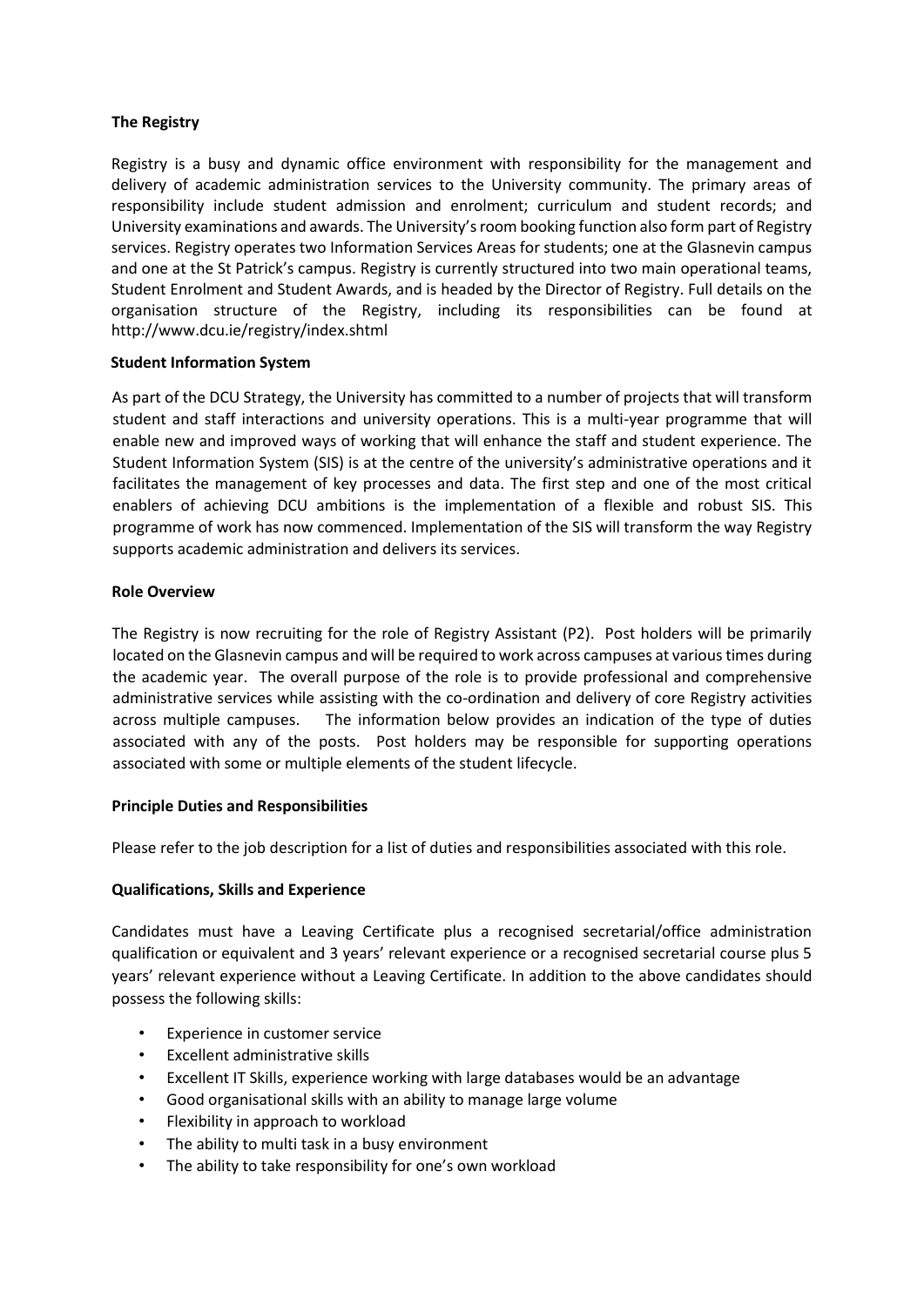• An interest in learning new processes and systems

#### **Additional Information**

A Registry Assistant panel may be formed from this competition. Successful candidates who are placed on this panel may be offered a fixed term Registry Assistant role which arises in the future. This panel will expire six months following the date of interview for this competition.

#### **Mandatory Training**

Post holders will be required to undertake the following mandatory compliance training: GDPR and Compliance. Other training may need to be undertaken when required.

## **Essential Training**

The postholder will be required to undertake the following essential compliance training: Orientation, Health & Safety and Data Protection (GDPR). Other training may need to be undertaken when required.

#### **Salary Scale: Professional 2** - €28,953 - €35,666

\*Appointment will be commensurate with qualifications and experience and in line with current Government pay policy

Closing date: Friday, 17<sup>th</sup> June 2022

## **For more information on DCU and benefits, please visit** [Why work at DCU?](https://www.dcu.ie/hr/why-work-dcu)

**Informal Enquiries in relation to this role should be directed to:** Ms. Gillian Barry, Deputy Director of Registry, Dublin City University, Ireland. Email: [gillian.barry@dcu.ie](mailto:gillian.barry@dcu.ie)

Please do not send applications to this email address, instead apply as described below.

## **Application Procedure:**

Application forms are available from the DCU Current Vacancies website at <https://www.dcu.ie/hr/vacancies-current-vacancies-external-applicants>

Applications should be submitted by e-mail with your completed application form to [hr.applications@dcu.ie](mailto:hr.applications@dcu.ie) 

**Please clearly state the role that you are applying for in your application and email subject line: Job Ref: #BC220527 Registry Assistant**

#### **Additional Information**

A Registry Senior Coordinator panel may be formed from this competition. Successful candidates who are placed on this panel may be offered a Registry Senior Coordinator fixed term contract role which